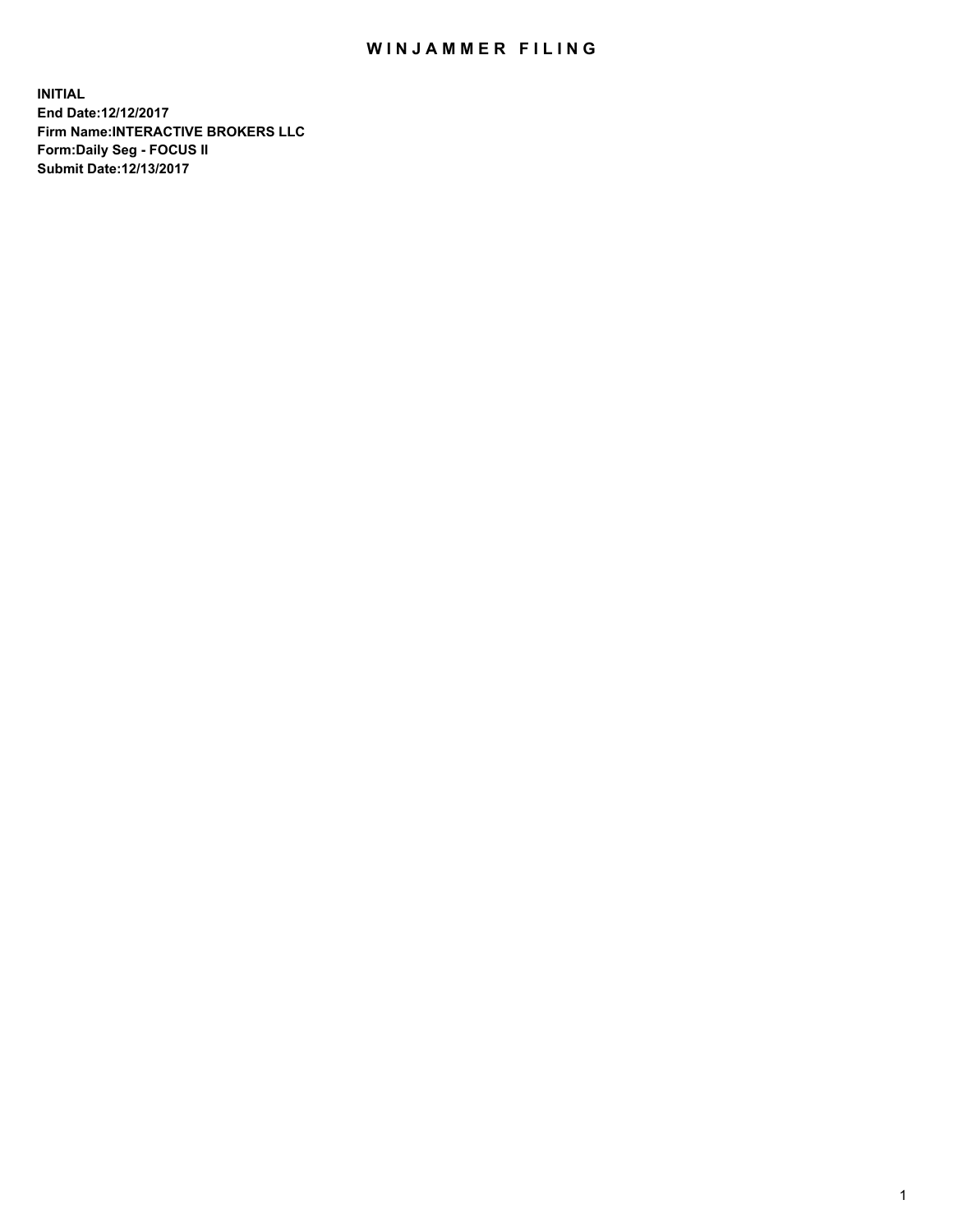## **INITIAL End Date:12/12/2017 Firm Name:INTERACTIVE BROKERS LLC Form:Daily Seg - FOCUS II Submit Date:12/13/2017 Daily Segregation - Cover Page**

| Name of Company<br><b>Contact Name</b><br><b>Contact Phone Number</b><br><b>Contact Email Address</b>                                                                                                                                                                                                                          | <b>INTERACTIVE BROKERS LLC</b><br><b>James Menicucci</b><br>203-618-8085<br>jmenicucci@interactivebrokers.c<br>om |
|--------------------------------------------------------------------------------------------------------------------------------------------------------------------------------------------------------------------------------------------------------------------------------------------------------------------------------|-------------------------------------------------------------------------------------------------------------------|
| FCM's Customer Segregated Funds Residual Interest Target (choose one):<br>a. Minimum dollar amount: ; or<br>b. Minimum percentage of customer segregated funds required:%; or<br>c. Dollar amount range between: and; or<br>d. Percentage range of customer segregated funds required between:% and%.                          | $\overline{\mathbf{0}}$<br>0<br>155,000,000 245,000,000<br>0 <sub>0</sub>                                         |
| FCM's Customer Secured Amount Funds Residual Interest Target (choose one):<br>a. Minimum dollar amount: ; or<br>b. Minimum percentage of customer secured funds required:%; or<br>c. Dollar amount range between: and; or<br>d. Percentage range of customer secured funds required between: % and %.                          | $\overline{\mathbf{0}}$<br>0<br>80,000,000 120,000,000<br>0 <sub>0</sub>                                          |
| FCM's Cleared Swaps Customer Collateral Residual Interest Target (choose one):<br>a. Minimum dollar amount: ; or<br>b. Minimum percentage of cleared swaps customer collateral required:% ; or<br>c. Dollar amount range between: and; or<br>d. Percentage range of cleared swaps customer collateral required between:% and%. | $\overline{\mathbf{0}}$<br>$\overline{\mathbf{0}}$<br>0 <sub>0</sub><br><u>00</u>                                 |

Attach supporting documents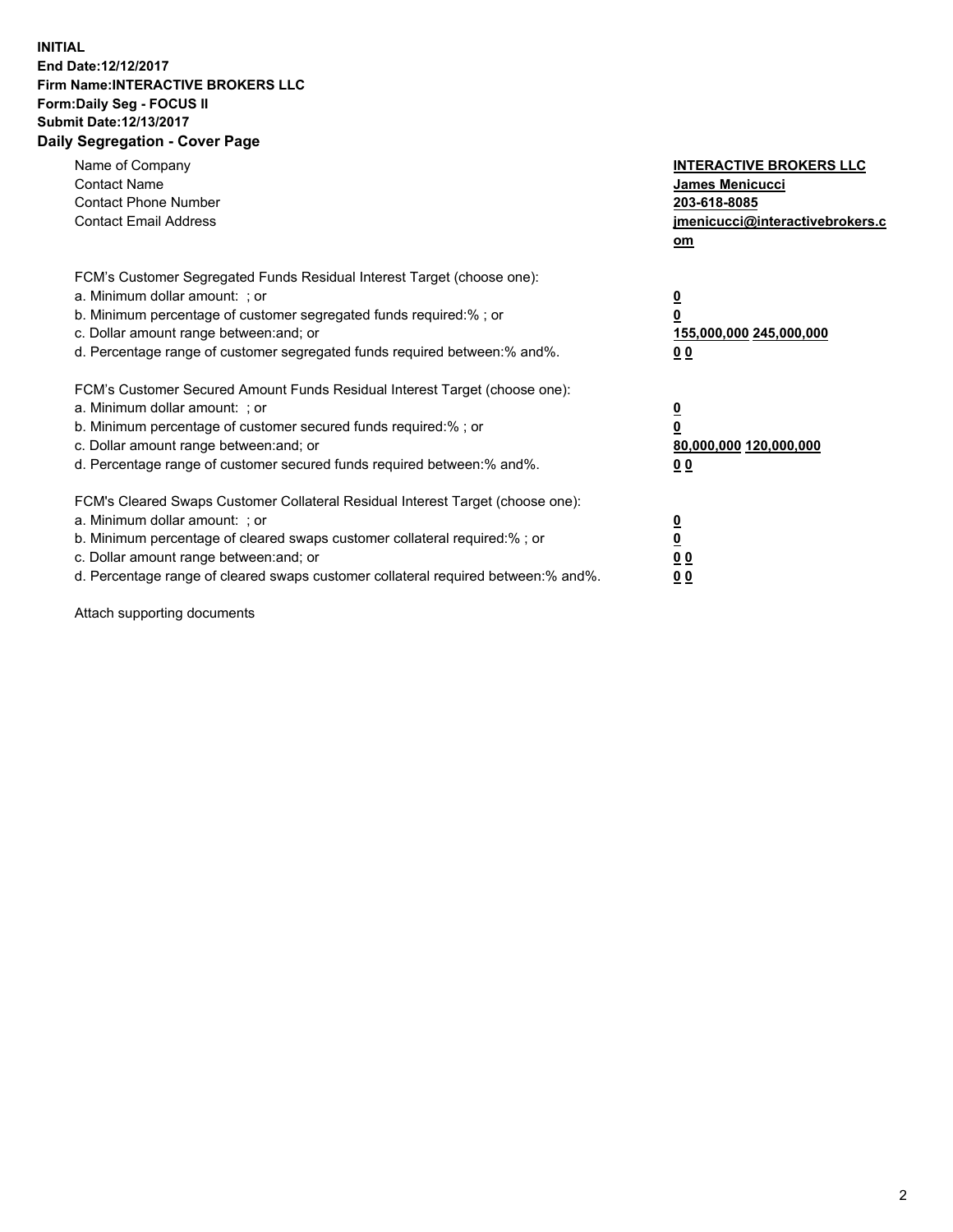## **INITIAL End Date:12/12/2017 Firm Name:INTERACTIVE BROKERS LLC Form:Daily Seg - FOCUS II Submit Date:12/13/2017 Daily Segregation - Secured Amounts**

|     | Daily Segregation - Secured Amounts                                                         |                                   |
|-----|---------------------------------------------------------------------------------------------|-----------------------------------|
|     | Foreign Futures and Foreign Options Secured Amounts                                         |                                   |
|     | Amount required to be set aside pursuant to law, rule or regulation of a foreign            | $0$ [7305]                        |
|     | government or a rule of a self-regulatory organization authorized thereunder                |                                   |
| 1.  | Net ledger balance - Foreign Futures and Foreign Option Trading - All Customers             |                                   |
|     | A. Cash                                                                                     | 467,700,375 [7315]                |
|     | B. Securities (at market)                                                                   | $0$ [7317]                        |
| 2.  | Net unrealized profit (loss) in open futures contracts traded on a foreign board of trade   | -1,379,121 [7325]                 |
| 3.  | Exchange traded options                                                                     |                                   |
|     | a. Market value of open option contracts purchased on a foreign board of trade              | 11,256 [7335]                     |
|     | b. Market value of open contracts granted (sold) on a foreign board of trade                | -45,828 [7337]                    |
| 4.  | Net equity (deficit) (add lines 1.2. and 3.)                                                | 466,286,682 [7345]                |
| 5.  | Account liquidating to a deficit and account with a debit balances - gross amount           | 2,498 [7351]                      |
|     | Less: amount offset by customer owned securities                                            | 0 [7352] 2,498 [7354]             |
| 6.  | Amount required to be set aside as the secured amount - Net Liquidating Equity              | 466,289,180 [7355]                |
|     | Method (add lines 4 and 5)                                                                  |                                   |
| 7.  |                                                                                             |                                   |
|     | Greater of amount required to be set aside pursuant to foreign jurisdiction (above) or line | 466,289,180 [7360]                |
|     | 6.<br>FUNDS DEPOSITED IN SEPARATE REGULATION 30.7 ACCOUNTS                                  |                                   |
| 1.  | Cash in banks                                                                               |                                   |
|     |                                                                                             |                                   |
|     | A. Banks located in the United States                                                       | 20,374,359 [7500]                 |
| 2.  | B. Other banks qualified under Regulation 30.7<br>Securities                                | 0 [7520] 20,374,359 [7530]        |
|     |                                                                                             |                                   |
|     | A. In safekeeping with banks located in the United States                                   | 439,472,495 [7540]                |
|     | B. In safekeeping with other banks qualified under Regulation 30.7                          | 0 [7560] 439,472,495 [7570]       |
| 3.  | Equities with registered futures commission merchants                                       |                                   |
|     | A. Cash                                                                                     | $0$ [7580]                        |
|     | <b>B.</b> Securities                                                                        | $0$ [7590]                        |
|     | C. Unrealized gain (loss) on open futures contracts                                         | $0$ [7600]                        |
|     | D. Value of long option contracts                                                           | $0$ [7610]                        |
|     | E. Value of short option contracts                                                          | 0 [7615] 0 [7620]                 |
| 4.  | Amounts held by clearing organizations of foreign boards of trade                           |                                   |
|     | A. Cash                                                                                     | $0$ [7640]                        |
|     | <b>B.</b> Securities                                                                        | $0$ [7650]                        |
|     | C. Amount due to (from) clearing organization - daily variation                             | $0$ [7660]                        |
|     | D. Value of long option contracts                                                           | $0$ [7670]                        |
|     | E. Value of short option contracts                                                          | 0 [7675] 0 [7680]                 |
| 5.  | Amounts held by members of foreign boards of trade                                          |                                   |
|     | A. Cash                                                                                     | 128,174,627 [7700]                |
|     | <b>B.</b> Securities                                                                        | $0$ [7710]                        |
|     | C. Unrealized gain (loss) on open futures contracts                                         | 936,070 [7720]                    |
|     | D. Value of long option contracts                                                           | 11,256 [7730]                     |
|     | E. Value of short option contracts                                                          | -45,828 [7735] 129,076,125 [7740] |
| 6.  | Amounts with other depositories designated by a foreign board of trade                      | $0$ [7760]                        |
| 7.  | Segregated funds on hand                                                                    | $0$ [7765]                        |
| 8.  | Total funds in separate section 30.7 accounts                                               | 588,922,979 [7770]                |
| 9.  | Excess (deficiency) Set Aside for Secured Amount (subtract line 7 Secured Statement         | 122,633,799 [7380]                |
|     | Page 1 from Line 8)                                                                         |                                   |
| 10. | Management Target Amount for Excess funds in separate section 30.7 accounts                 | 80,000,000 [7780]                 |
| 11. | Excess (deficiency) funds in separate 30.7 accounts over (under) Management Target          | 42,633,799 [7785]                 |
|     |                                                                                             |                                   |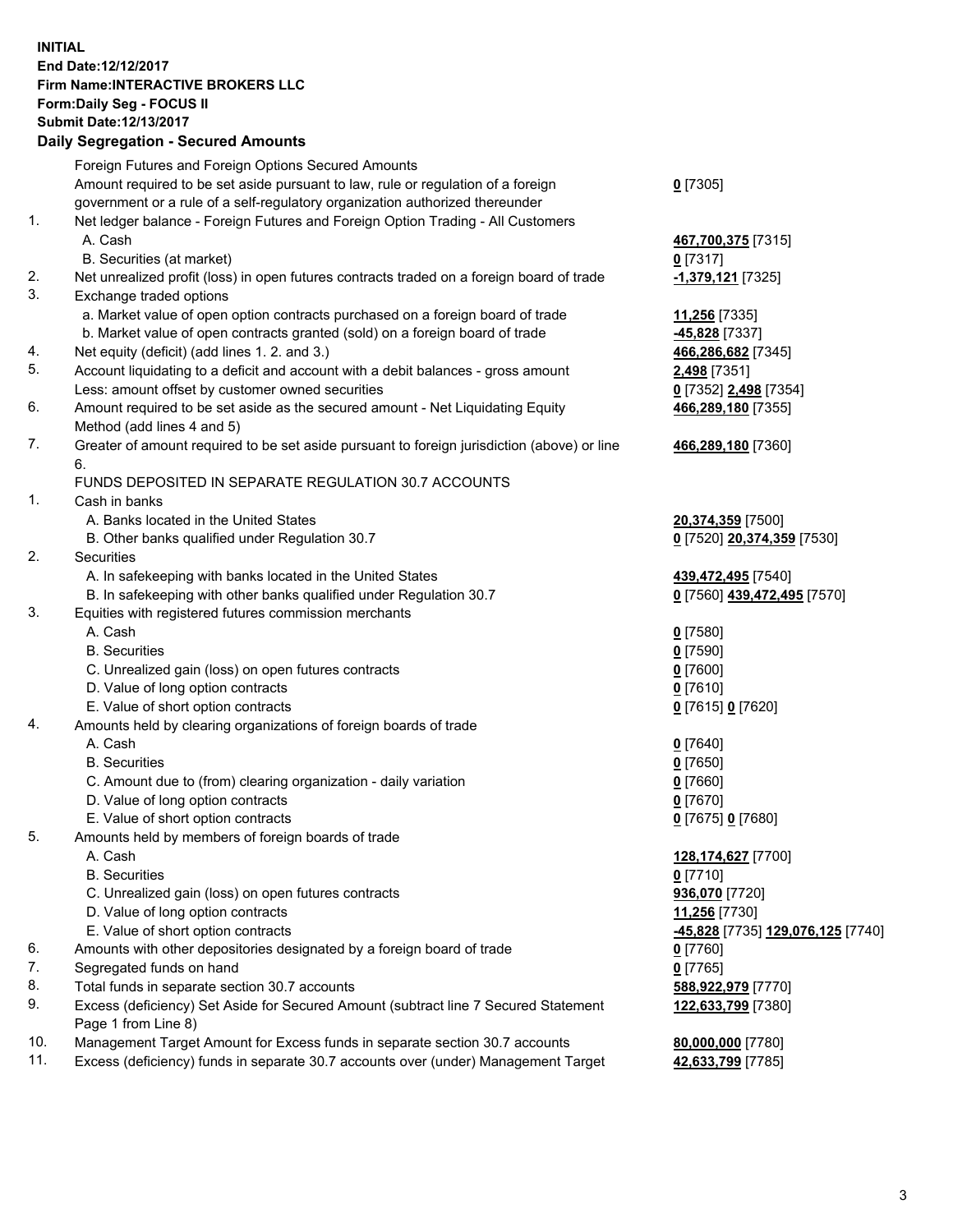**INITIAL End Date:12/12/2017 Firm Name:INTERACTIVE BROKERS LLC Form:Daily Seg - FOCUS II Submit Date:12/13/2017 Daily Segregation - Segregation Statement** SEGREGATION REQUIREMENTS(Section 4d(2) of the CEAct) 1. Net ledger balance A. Cash **4,478,505,377** [7010] B. Securities (at market) **0** [7020] 2. Net unrealized profit (loss) in open futures contracts traded on a contract market **-115,298,958** [7030] 3. Exchange traded options A. Add market value of open option contracts purchased on a contract market **165,368,005** [7032] B. Deduct market value of open option contracts granted (sold) on a contract market **-263,606,915** [7033] 4. Net equity (deficit) (add lines 1, 2 and 3) **4,264,967,509** [7040] 5. Accounts liquidating to a deficit and accounts with debit balances - gross amount **286,763** [7045] Less: amount offset by customer securities **0** [7047] **286,763** [7050] 6. Amount required to be segregated (add lines 4 and 5) **4,265,254,272** [7060] FUNDS IN SEGREGATED ACCOUNTS 7. Deposited in segregated funds bank accounts A. Cash **447,452,528** [7070] B. Securities representing investments of customers' funds (at market) **2,839,195,215** [7080] C. Securities held for particular customers or option customers in lieu of cash (at market) **0** [7090] 8. Margins on deposit with derivatives clearing organizations of contract markets A. Cash **24,856,044** [7100] B. Securities representing investments of customers' funds (at market) **1,239,892,029** [7110] C. Securities held for particular customers or option customers in lieu of cash (at market) **0** [7120] 9. Net settlement from (to) derivatives clearing organizations of contract markets **7,188,397** [7130] 10. Exchange traded options A. Value of open long option contracts **165,489,794** [7132] B. Value of open short option contracts **-263,728,800** [7133] 11. Net equities with other FCMs A. Net liquidating equity **0** [7140] B. Securities representing investments of customers' funds (at market) **0** [7160] C. Securities held for particular customers or option customers in lieu of cash (at market) **0** [7170] 12. Segregated funds on hand **0** [7150] 13. Total amount in segregation (add lines 7 through 12) **4,460,345,207** [7180] 14. Excess (deficiency) funds in segregation (subtract line 6 from line 13) **195,090,935** [7190] 15. Management Target Amount for Excess funds in segregation **155,000,000** [7194] **40,090,935** [7198]

16. Excess (deficiency) funds in segregation over (under) Management Target Amount Excess